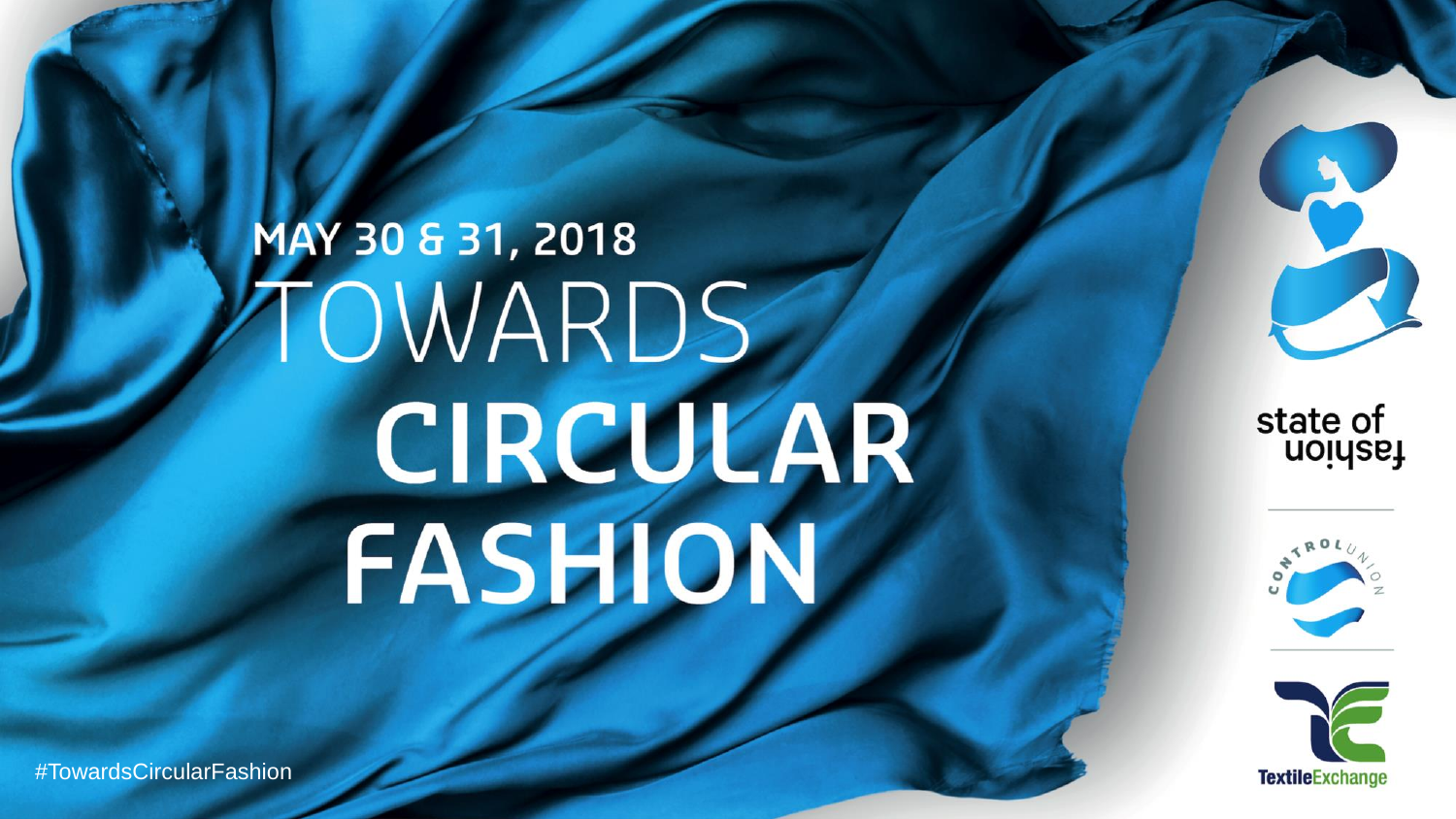

### **CHATHAM HOUSE RULES**

When a meeting, or part thereof, is held under the **Chatham House Rule**, participants are free to use the information received, but neither the identity nor the affiliation of the speaker(s), nor that of any other participant, may be revealed.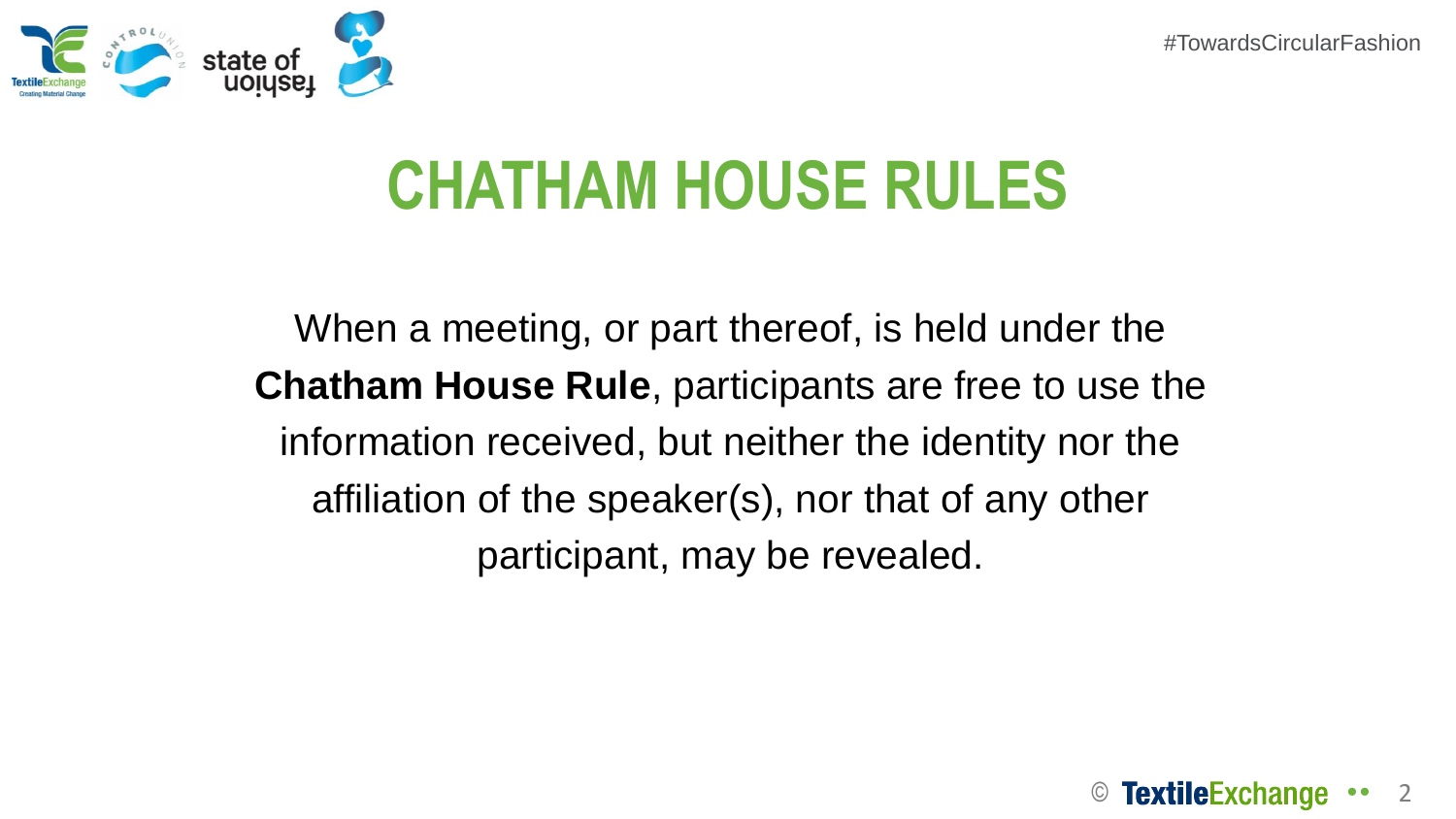

### **LIESL TRUSCOTT**

### European and Materials Strategy Director, Textile Exchange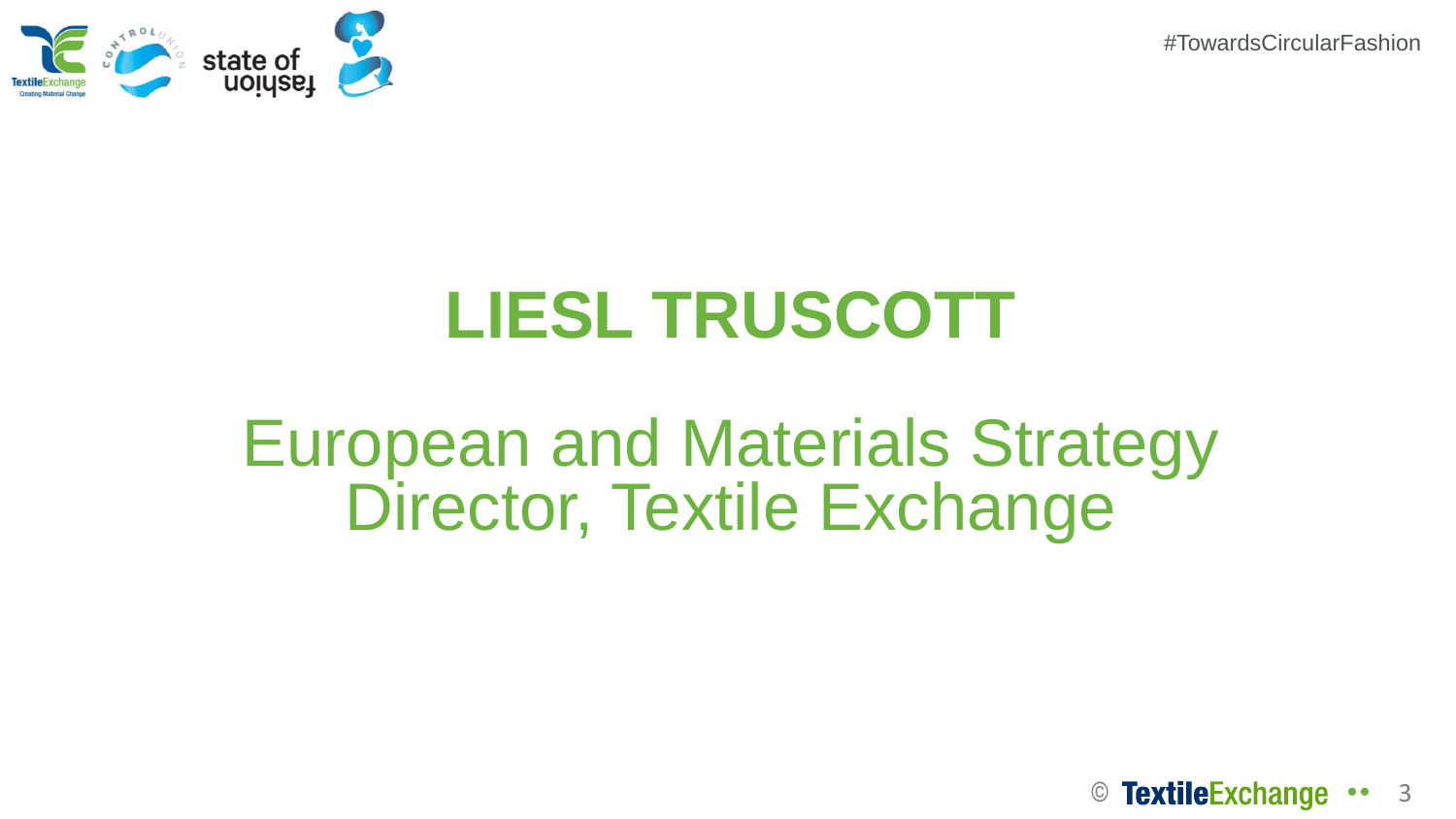

## **FLOW OF THE DAY**

- 09:30 09:45 **WELCOMES**
- 09:45 10:00 **INDUSTRY UPDATE**
- 10:00 10:40 **PANEL - STRATEGIZING FOR CIRCULARITY**
- 10:45 11:00 **REFRESHMENT BREAK**
- 11:00 12:00 **BREAKOUTS**
- 12:00 12:15 **FEEDBACK**
- 12:15 12:30 **WRAP UP**
- 12:30 13:30 **LUNCH**
- 13:30 17:00 **CONTROL UNION SYMPOSIUM**
- 17:00 19:00 **DRINKS RECEPTION & PERFORMANCE BY MAISON THE FAUX**
- 19:00 21:00 **ROOFTOP BBQ**

© TextileExchange ... 4

#TowardsCircularFashion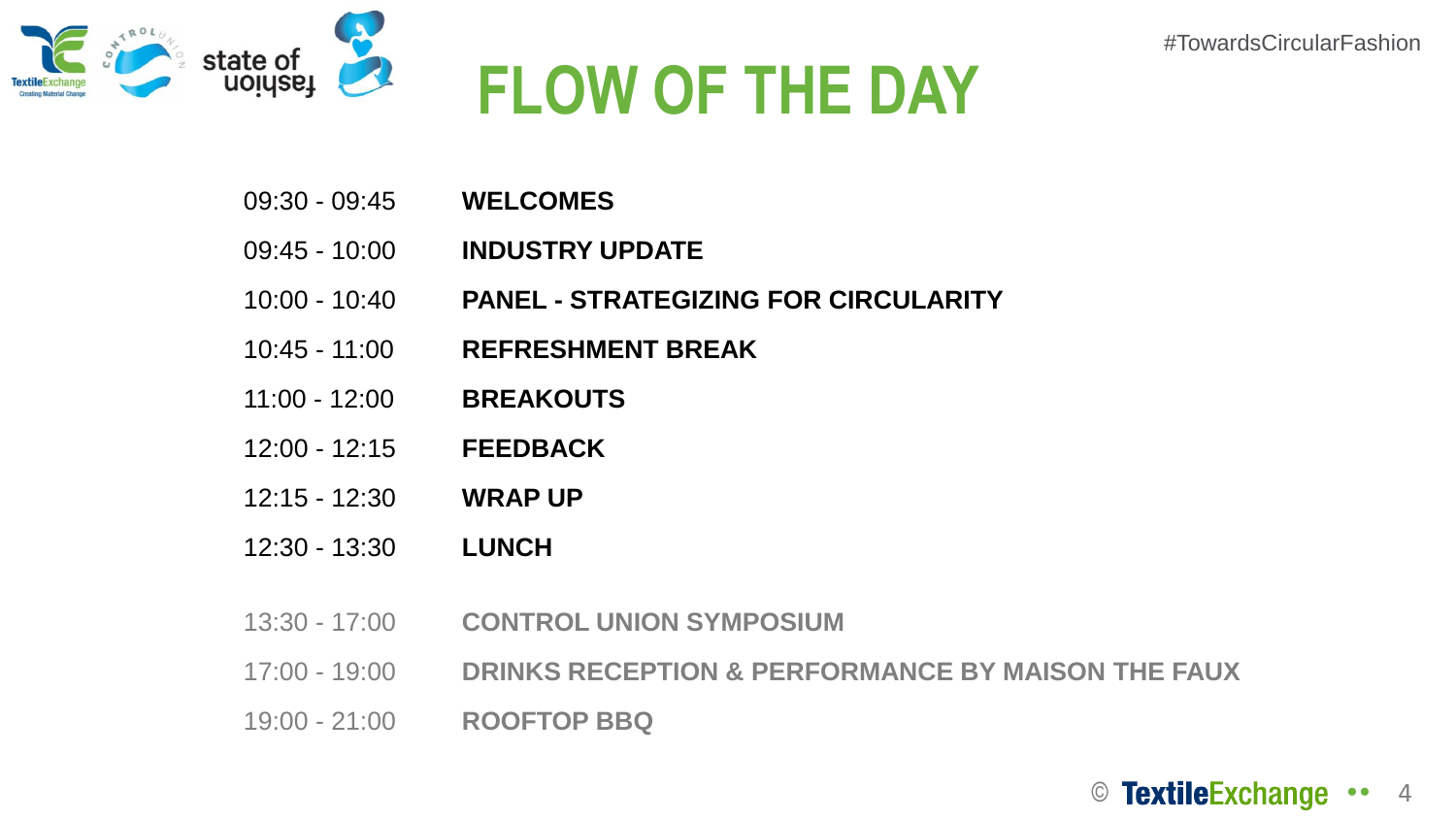

### #TowardsCircularFashion **OUR VISION, MISSION & GOALS**

We envision a global textile industry that protects and restores the environment and enhances lives.

#### VISION GOALS

Textile Exchange inspires and equips people to accelerate sustainable practices in the textile value chain. We focus on minimizing the harmful impacts of the global textile industry and maximizing its positive effects.

Embed sustainability into evolving business and supply chain strategies.

Make it easier for companies to adapt to changing opportunities and requirements in textile sustainability.

© 500 € 500 € 500 € 500 € 500 € 500 € 500 € Ensure that actions taken toward sustainability result in real and meaningful change.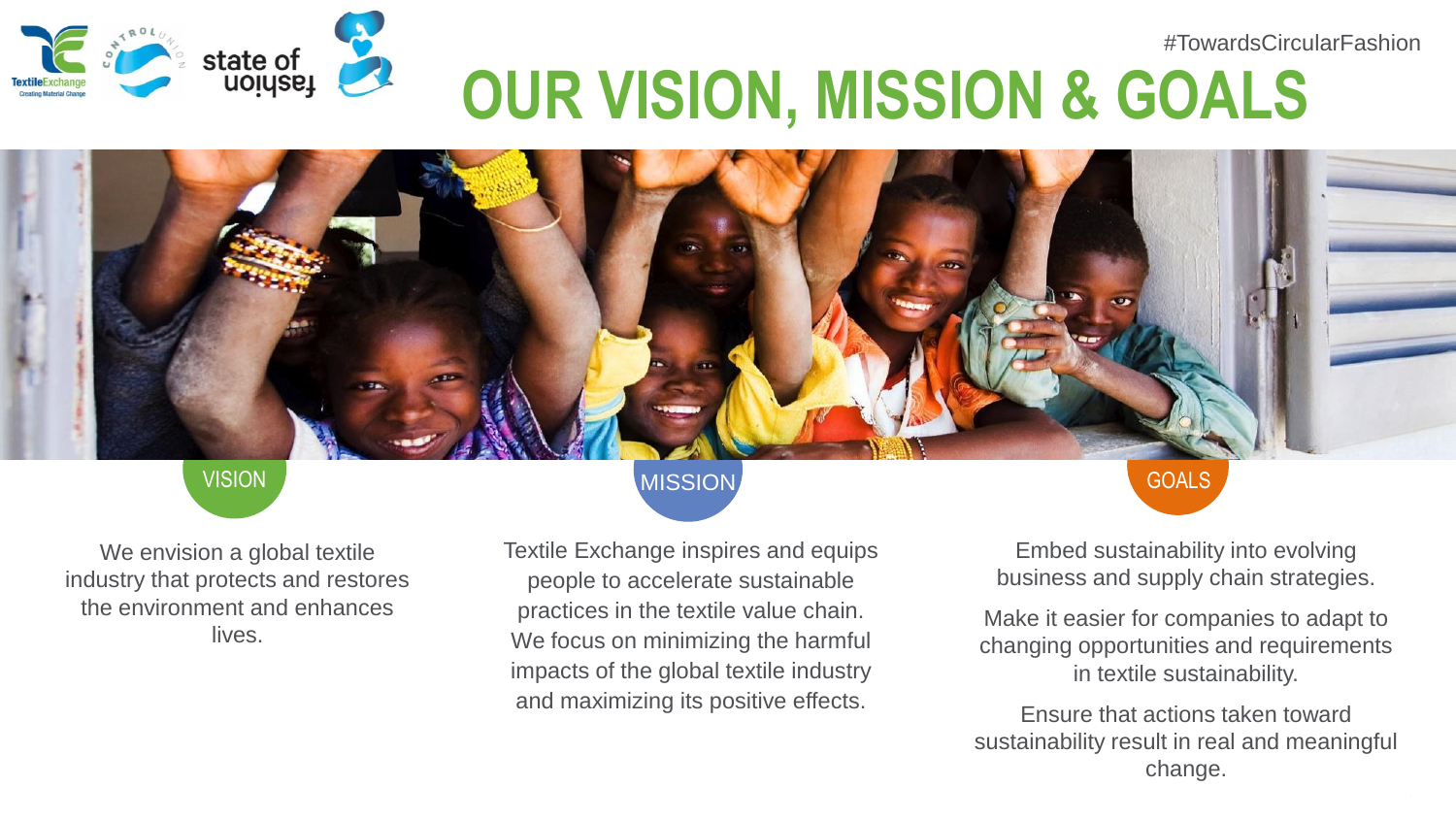

The Preferred Fiber & Materials Benchmark helps companies systematically measure, manage and integrate a preferred fiber and materials strategy into mainstream business operations.

Textile Exchange invites all brands and retailers with an interest in textile sustainability to participate in the **Preferred Fiber & Materials (PFM) Benchmark Program.**

The survey will remain open until **May 31st, 2018.** 

Get in touch if you have any questions:

[Support@TextileExchange.org](mailto:Support@TextileExchange.org)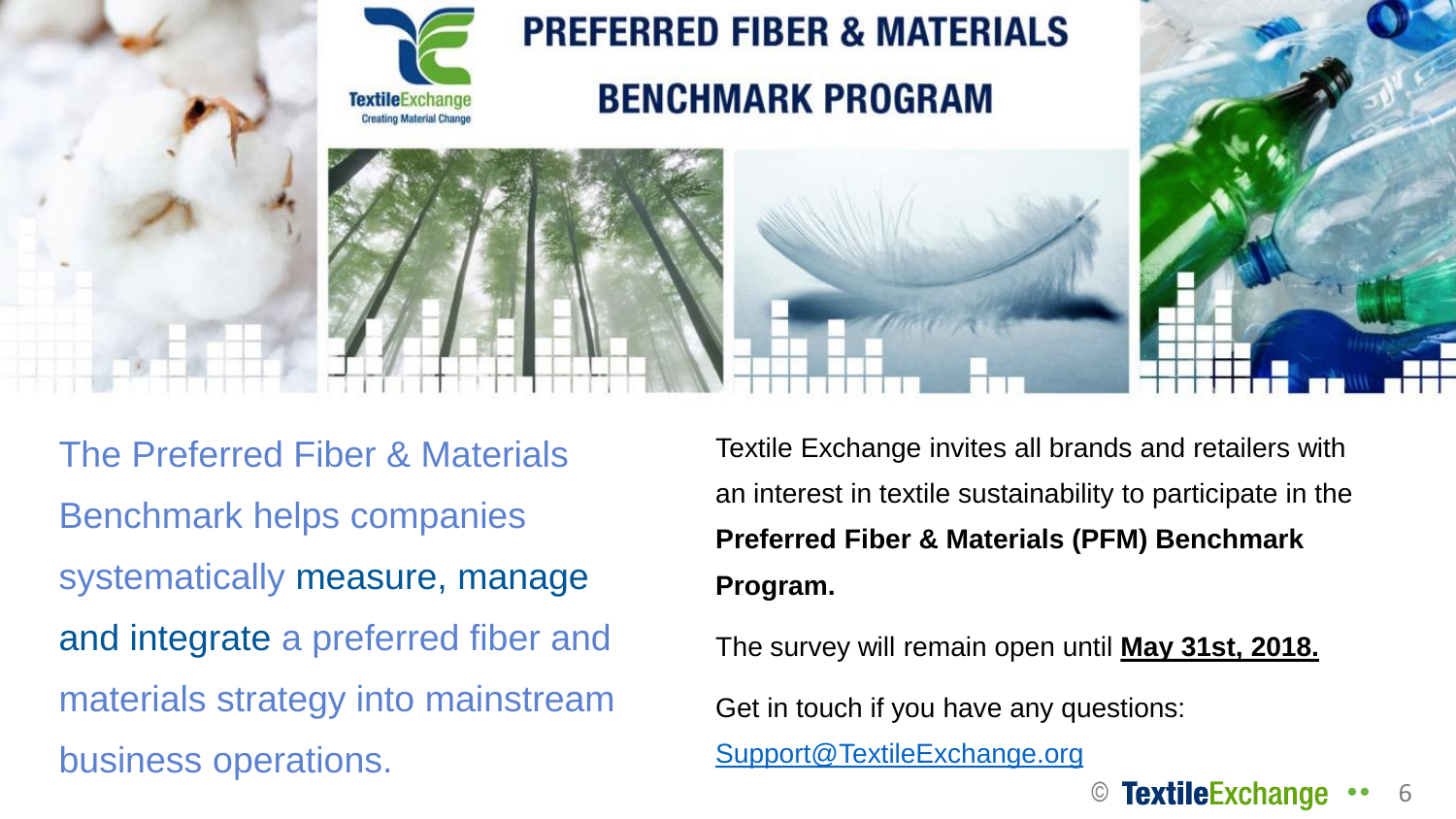

### PROPORTION OF PARTICIPANTS WITH A CIRCULAR STRATEGY:



© TextileExchange .. 7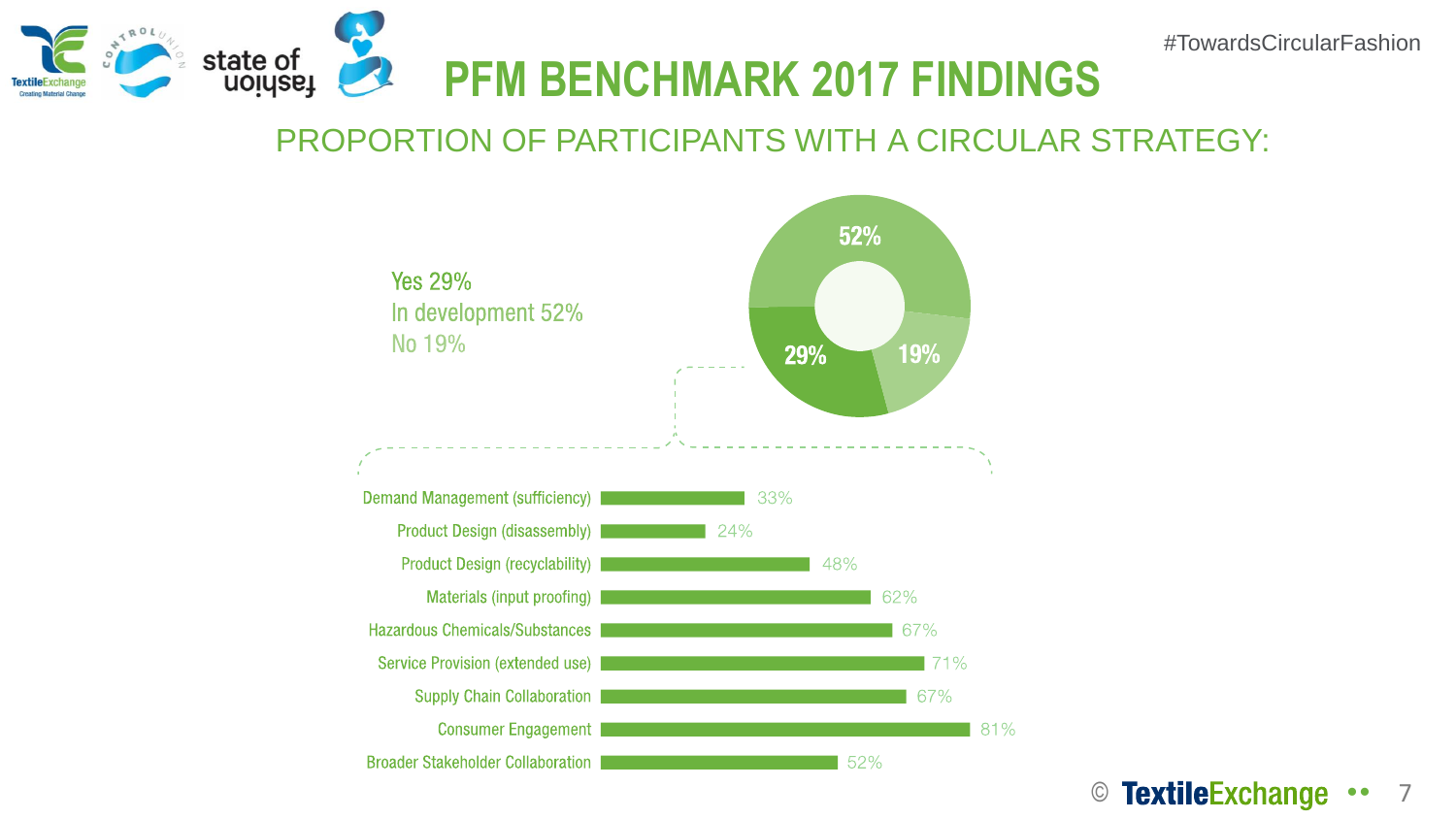

### **MICHIEL SCHEFFER**

### Deputy of the Province Gelderland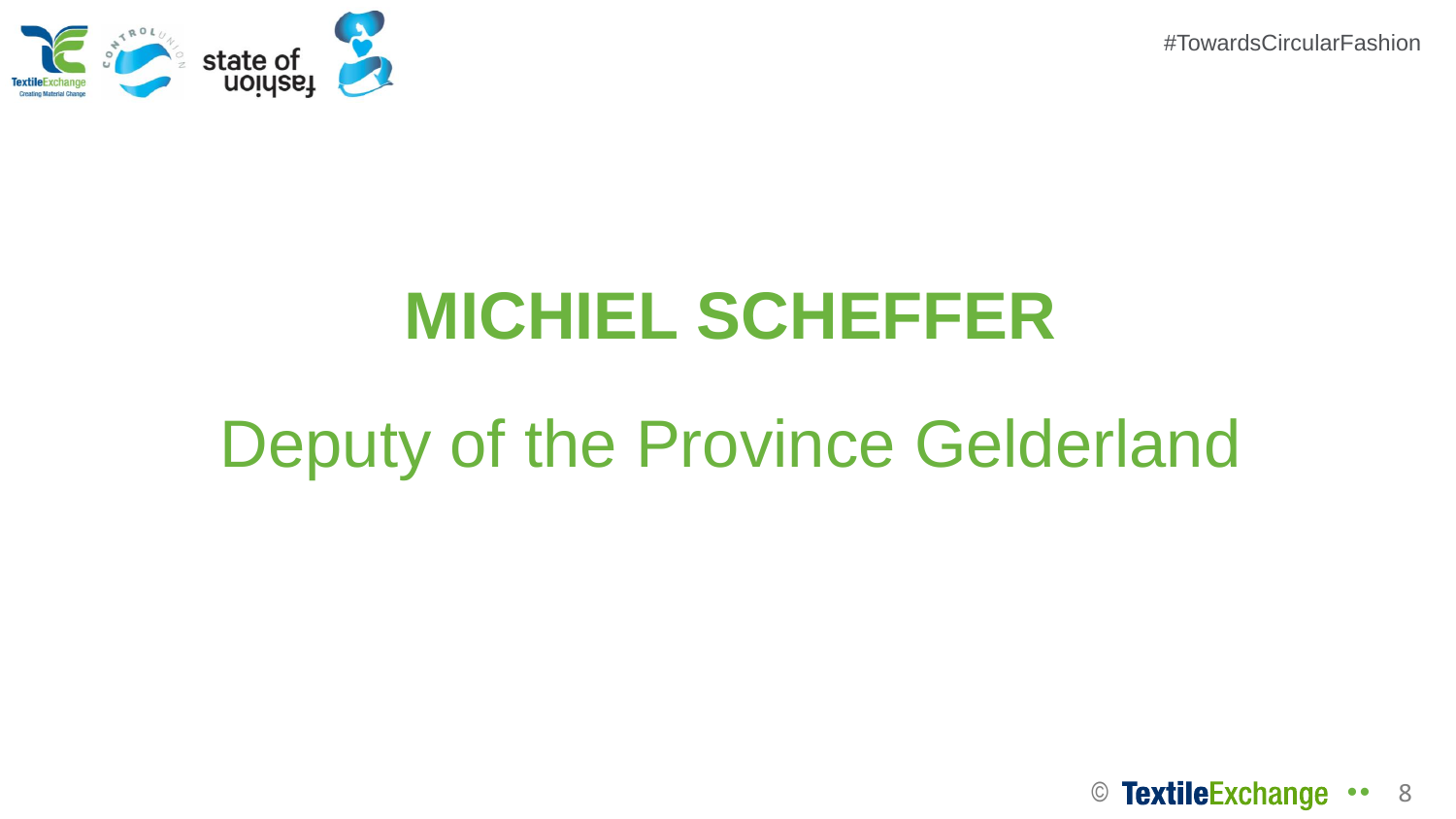

### **FRIEDERIKE VON WEDEL-PARLOW**

### Founder, Beneficial Design Institute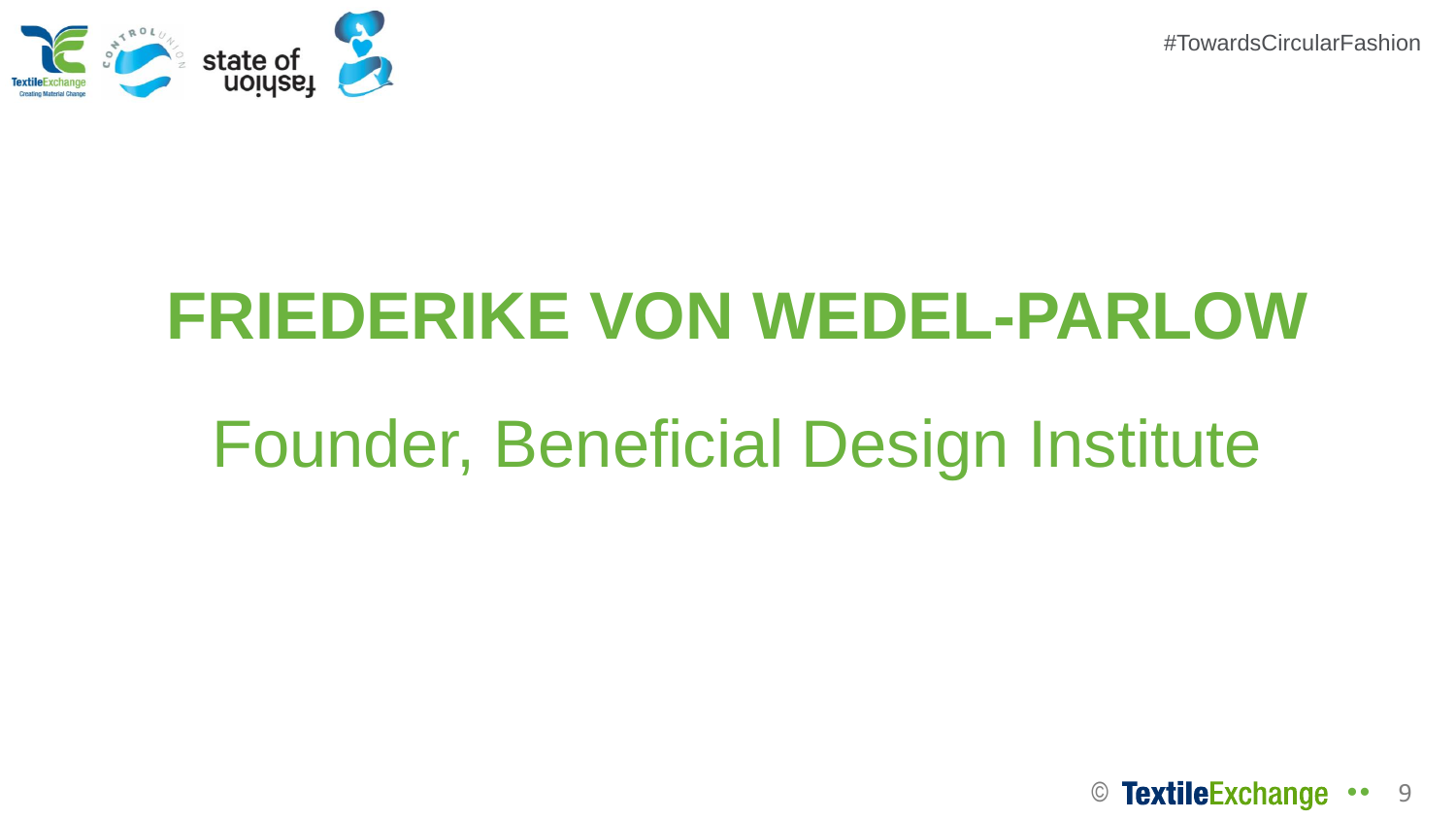

## STRATEGIZING FOR CIRCULARITY

Moderator:

**Friederike von Wedel-Parlow**, Founder, Beneficial Design Institute

Panelists:

**Michael Kininmonth**, Global Business Development Director, Lenzing **Charline Ducas**, Unit Leader Global Circular Economy, C&A **Sarah Herms**, Manager Sustainability - Lead Circular Economy, Tchibo GmbH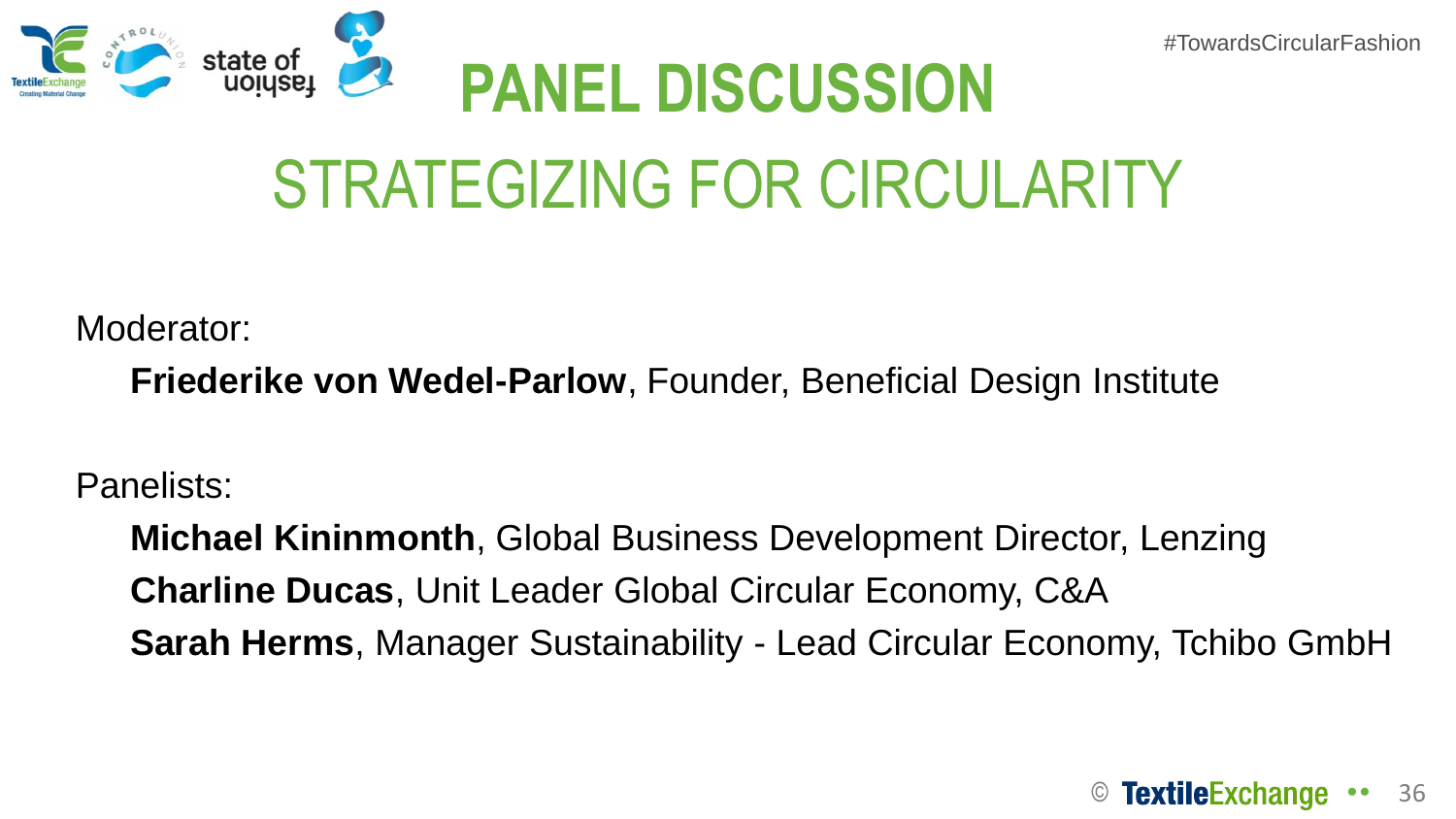



(straight after break, in the expo area)

#### **# 1: Product design - developing products for longevity, zero waste, and circularity**

Facilitator: **Dr Kim Poldner**, Professor of Entrepreneurship, Wageningen University & Research Thoughtleader: **Jenny Puts**, Supply Chain & Sustainability Intern, Skunkfunk

#### **# 2: Key challenges and best practices in implementing circularity from an end-of-use perspective**

Facilitator: **Karine Basso**, Innovation Manager, FashionForGood Thoughtleader: **Michael Kininmonth**, Global Business Development Director, Lenzing

#### **# 3: Cradle to Cradle – Celebrating Positive Impact**

Facilitator: **Friederike von Wedel-Parlow**, Founder, Beneficial Design Institute Thoughtleader: **Charline Ducas**, Unit Leader Global Circular Economy, C&A

#### **TextileExchange ••** 37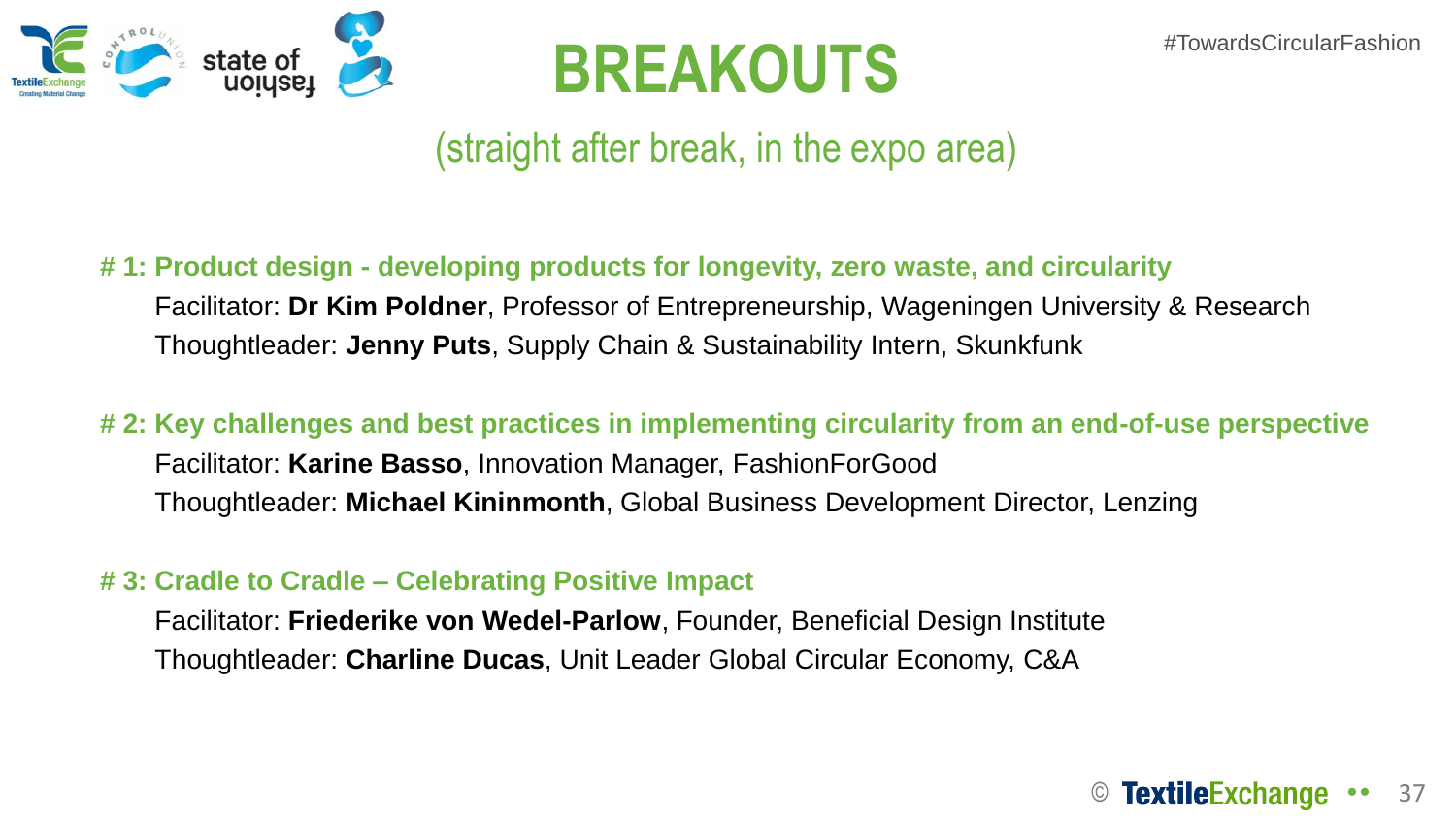

## **BREAKOUTS**

### Feedback

#### **# 1: Product design - developing products for longevity, zero waste, and circularity**

Facilitator: **Dr Kim Poldner**, Professor of Entrepreneurship, Wageningen University & Research Thoughtleader: **Jenny Puts**, Supply Chain & Sustainability Intern, Skunkfunk

#### **# 2: Key challenges and best practices in implementing circularity from an end-of-use perspective**

Facilitator: **Karine Basso**, Innovation Manager, FashionForGood Thoughtleader: **Michael Kininmonth**, Global Business Development Director, Lenzing

#### **# 3: Cradle to Cradle – Celebrating Positive Impact**

Facilitator: **Friederike von Wedel-Parlow**, Founder, Beneficial Design Institute Thoughtleader: **Charline Ducas**, Unit Leader Global Circular Economy, C&A